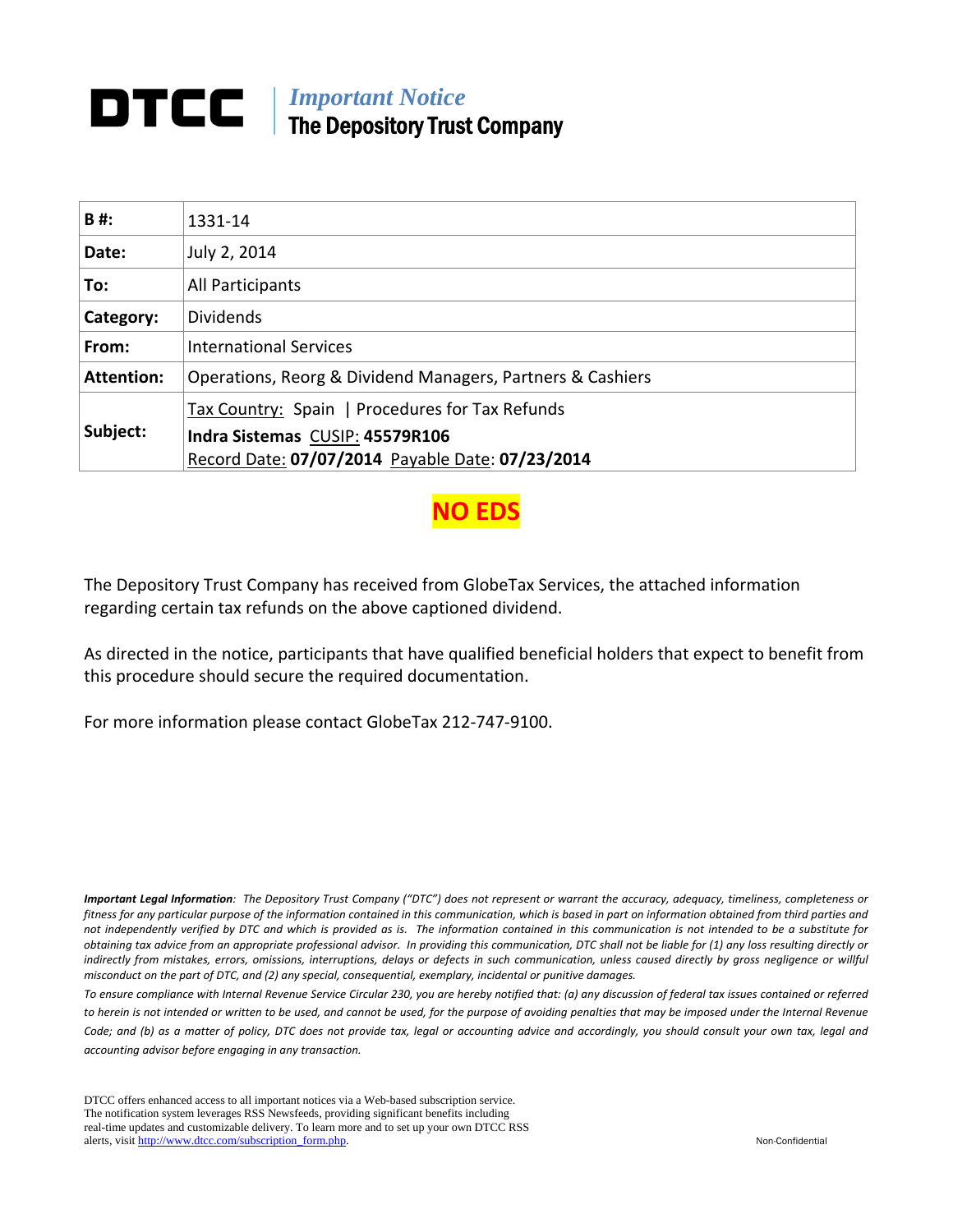

**INDRA SISTEMAS** has announced a cash dividend.

On Depositary Receipt Pay Date, all holders will receive this dividend net of the full Spanish statutory withholding tax rate of 21%.

Subsequent to the payment date on which the dividend less the 21% withholding tax will be paid, beneficial holders may reclaim the difference between the statutory rate and the beneficial holder's rate of entitlement by submitting the required documentation to GlobeTax. This issue is NOT eligible through the Elective Dividend System ("EDS"). There will be one "Quick Refund" filing deadline and the Standard Long-Form filing deadline entitling beneficiaries up to four years from the Spanish payment date to file for reclaim.

### **DIVIDEND EVENT DETAILS**

| <b>COUNTRY OF ISSUANCE</b>               | <b>SPAIN</b>          |
|------------------------------------------|-----------------------|
| <b>ISSUE</b>                             | <b>INDRA SISTEMAS</b> |
| CUSIP#                                   | 45579R106             |
| DEPOSITARY                               | UNSPONSORED           |
| <b>DEPOSITARY RECEIPT</b><br>RECORD DATE | <b>JULY 7, 2014</b>   |
| DEPOSITARY RECEIPT PAY<br>DATE           | <b>JULY 23, 2014</b>  |
| ORD GROSS DIVIDEND RATE                  | 0.34 EUR              |
| RATIO                                    | 1 ORD: 2 DR           |
| <b>STATUTORY WHT RATE</b>                | 21%                   |

| <b>CHARGES &amp; DEADLINES</b>       |                                 |                                                      |                                                                         |                                                                      |
|--------------------------------------|---------------------------------|------------------------------------------------------|-------------------------------------------------------------------------|----------------------------------------------------------------------|
| <b>FILING METHOD</b>                 | <b>PAYMENT</b><br><b>METHOD</b> | <b>DEPOSITARY</b><br><b>SERVICE</b><br><b>CHARGE</b> | <b>MINIMUM SERVICE</b><br><b>CHARGE PER</b><br><b>BENEFICIAL HOLDER</b> | <b>FINAL SUBMISSION DEADLINE</b><br>(ALL TIMES EST)                  |
| <b>QUICK REFUND</b>                  | <b>CHECK</b>                    | \$0.0075 per DR                                      | \$25<br>Plus applicable<br><b>Custodial Fee</b>                         | <b>ESP &amp; DOCUMENTATION DEADLINE:</b><br>JULY 22, 2014; 5:00 P.M. |
| <b>STANDARD LONG-</b><br><b>FORM</b> | <b>CHECK</b>                    | \$0.0075 per DR                                      | \$25<br>Plus applicable<br><b>Custodial Fee</b>                         | MAY 1, 2018                                                          |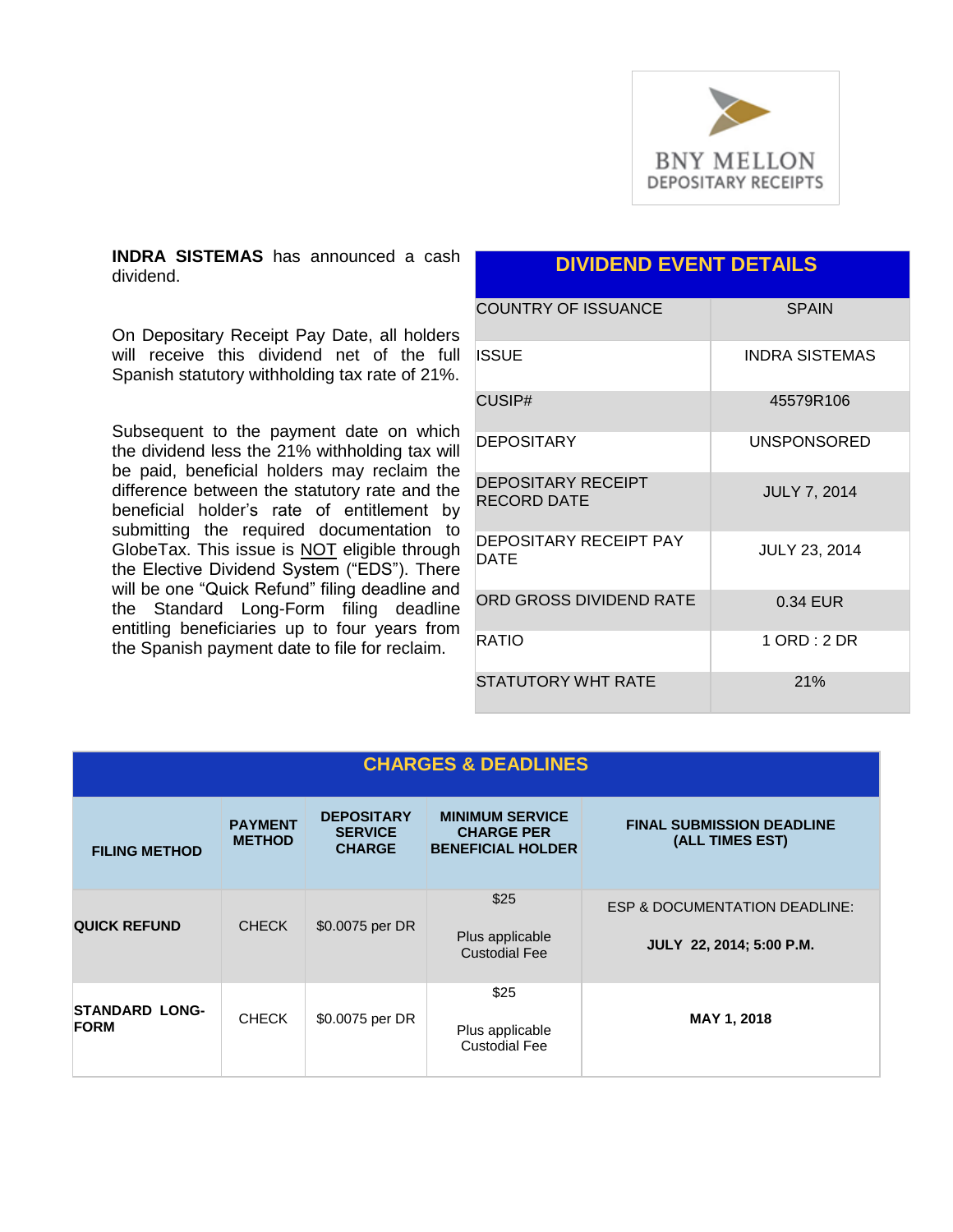| <b>ELIGIBILITY MATRIX</b> |                     |                                                                                                                                                                                                                                                                                                                                                                                                                                                                              |                                                                                                                                                                                                                                |  |  |
|---------------------------|---------------------|------------------------------------------------------------------------------------------------------------------------------------------------------------------------------------------------------------------------------------------------------------------------------------------------------------------------------------------------------------------------------------------------------------------------------------------------------------------------------|--------------------------------------------------------------------------------------------------------------------------------------------------------------------------------------------------------------------------------|--|--|
| <b>RATE DESCRIPTION</b>   | <b>RECLAIM RATE</b> | <b>ELIGIBLE RESIDENTS</b>                                                                                                                                                                                                                                                                                                                                                                                                                                                    | <b>DOCUMENTATION REQUIRED</b>                                                                                                                                                                                                  |  |  |
| <b>UNFAVORABLE - 21%</b>  | 0%                  | NON-TREATY COUNTRIES                                                                                                                                                                                                                                                                                                                                                                                                                                                         | <b>NONE</b>                                                                                                                                                                                                                    |  |  |
| <b>FAVORABLE - 15%</b>    | 6%                  | ALL U.S. ENTITIES                                                                                                                                                                                                                                                                                                                                                                                                                                                            | 1. EXHIBIT I (COVER LETTER)<br>2. ESP SUBMISSION OR CLIENT<br><b>LISTING ON EXHIBIT I</b><br>3. IRS FORM 6166                                                                                                                  |  |  |
| <b>FAVORABLE - 15%</b>    | 6%                  | ALGERIA, AUSTRALIA, BELGIUM, BOLIVIA,<br>BRAZIL, BULGARIA, CANADA, CROATIA,<br>CUBA, CZECH REPUBLIC, ECUADOR,<br>ESTONIA, FINLAND, FRANCE, HUNGARY,<br>ICELAND, INDIA, INDONESIA, IRELAND,<br>ITALY, JAPAN, KAZAKSTAN, LITHUANIA,<br>LUXEMBOURG, MACEDONIA, MEXICO,<br>MOROCCO, NEW ZEALAND, NORWAY,<br>PHILIPPINES, POLAND, PORTUGAL,<br>ROMANIA, RUSSIAN FEDERATION,<br>SLOVAKIA, SLOVENIA, SOUTH AFRICA,<br>SOUTH KOREA, TUNISIA, TURKEY, UNITED<br>ARAB EMIRATE, VIETNAM | EXHIBIT I (COVER LETTER)<br>1.<br><b>ESP SUBMISSION OR CLIENT</b><br>2.<br><b>LISTING ON EXHIBIT I</b><br>3. CERTIFICATE OF RESIDENCE                                                                                          |  |  |
| <b>FAVORABLE - 15%</b>    | 6%                  | AUSTRIA, GERMANY, THE NETHERLANDS,<br>SWEDEN, SWITZERLAND, UNITED<br><b>KINGDOM</b>                                                                                                                                                                                                                                                                                                                                                                                          | <b>EXHIBIT I (COVER LETTER)</b><br>1.<br>$\overline{2}$ .<br><b>ESP SUBMISSION OR CLIENT</b><br><b>LISTING ON EXHIBIT I</b><br>3. PETICION DE REDUCCIÓN<br>(QUICK REFUND)<br>4. PETICION DE DEVOLUCION<br>(STANDARD LONG-FORM) |  |  |
| <b>FAVORABLE - 12%</b>    | 9%                  | COSTA RICA, EL SALVADOR, EGYPT                                                                                                                                                                                                                                                                                                                                                                                                                                               | <b>EXHIBIT I (COVER LETTER)</b><br>1.<br><b>ESP SUBMISSION OR CLIENT</b><br>2.<br><b>LISTING ON EXHIBIT I</b><br>3. CERTIFICATE OF RESIDENCE                                                                                   |  |  |
| <b>FAVORABLE - 10%</b>    | 11%                 | ALBANIA, ARMENIA, BOSNIA-<br>HERZEGOVENA, CHILE, CHINA, GEORGIA,<br>GREECE, HONG KONG, IRAN, ISRAEL,<br>JAMAICA, LATVIA, MOLDOVA, PAKISTAN,<br>PANAMA, SERBIA, THAILAND, TRINIDAD<br>AND TOBAGO, VENEZUELA                                                                                                                                                                                                                                                                   | 1.<br>EXHIBIT I (COVER LETTER)<br>ESP SUBMISSION OR CLIENT<br>2.<br><b>LISTING ON EXHIBIT I</b><br>3. CERTIFICATE OF RESIDENCE                                                                                                 |  |  |
| <b>FAVORABLE - 5%</b>     | 16%                 | BARBADOS, COLOMBIA, MALAYSIA, MALTA, 2.<br>SAUDI ARABIA, SINGAPORE, URUGUAY                                                                                                                                                                                                                                                                                                                                                                                                  | EXHIBIT I (COVER LETTER)<br>1.<br><b>ESP SUBMISSION OR CLIENT</b><br><b>LISTING ON EXHIBIT I</b><br>3. CERTIFICATE OF RESIDENCE                                                                                                |  |  |
| EXEMPT - 0%               | 21%                 | EXHIBIT II                                                                                                                                                                                                                                                                                                                                                                                                                                                                   | EXHIBIT I (COVER LETTER)<br>1.<br><b>ESP SUBMISSION OR CLIENT</b><br>2.<br><b>LISTING ON EXHIBIT I</b><br><b>INCORPORATION DOCUMENT</b><br>3.                                                                                  |  |  |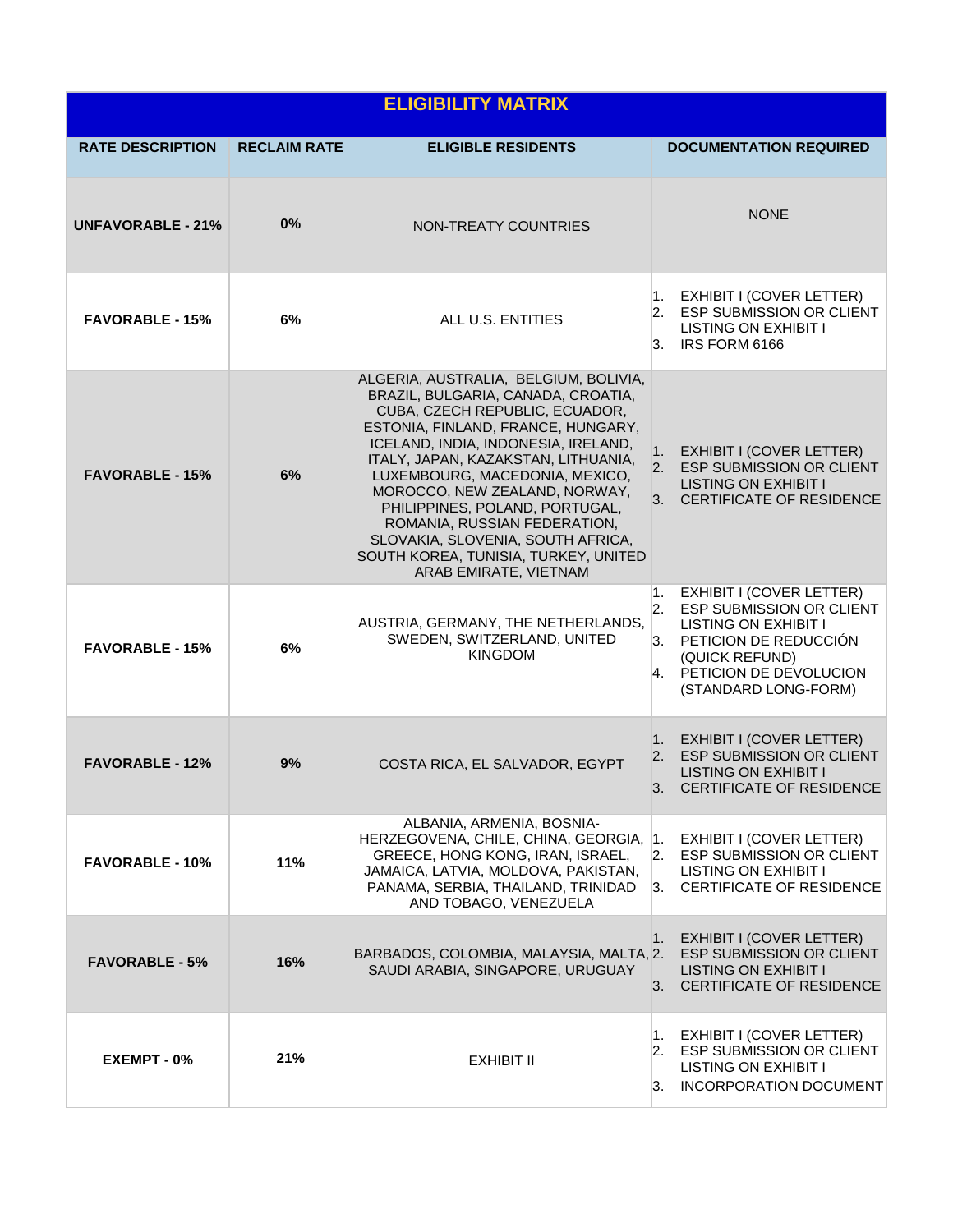### **DESCRIPTION OF VARIOUS DOCUMENTATION (QUICK & STANDARD RECLAIMS)**

| <b>DOCUMENT NAME</b>                                                                           | <b>DESCRIPTION</b>                                                                                                                                                                                                                                                                                                                                                                                       | <b>ORIGINAL /</b><br><b>COPY</b> | <b>SIGNATURE</b><br><b>REQUIREMENT</b>   |
|------------------------------------------------------------------------------------------------|----------------------------------------------------------------------------------------------------------------------------------------------------------------------------------------------------------------------------------------------------------------------------------------------------------------------------------------------------------------------------------------------------------|----------------------------------|------------------------------------------|
| <b>EXHIBIT I</b><br>(COVER LETTER)                                                             | LISTING OF BENEFICIAL HOLDER INFORMATION (NAME,<br>ADDRESS, TAX IDENTIFICATION NUMBER, NUMBER OF SHARES)                                                                                                                                                                                                                                                                                                 | <b>ORIGINAL</b>                  | <b>DTC</b><br><b>REPRESENTATIVE</b>      |
| IRS FORM 6166                                                                                  | ISSUED BY THE INTERNAL REVENUE SERVICE, STATING THE<br>NAME AND TAX PAYER IDENTIFICATION NUMBER OF THE<br><b>BENEFICIAL HOLDER</b><br>MUST MENTION THE UNITED STATES - SPAIN INCOME TAX<br><b>CONVENTION</b><br>MUST STATE THE TAX YEAR OF THE DIVIDEND'S LOCAL PAY<br>DATE OR BE DATED WITHIN 12 MONTHS OF THE LOCAL PAY<br><b>DATE</b>                                                                 | <b>ORIGINAL</b>                  | <b>IRS</b><br><b>REPRESENTATIVE</b>      |
| <b>CERTIFICATE OF</b><br><b>RESIDENCE</b>                                                      | CERTIFIED BY TAX ADMINISTRATION OF BENEFICIARY'S<br>COUNTRY OF RESIDENCE, STATING (IN ENGLISH OR<br>SPANISH) THE NAME AND TAX PAYER IDENTIFICATION<br>NUMBER OF THE BENEFICIAL HOLDER<br>MUST MENTION THE TREATY BETWEEN THE COUNTRY OF<br><b>RESIDENCE AND SPAIN</b><br>MUST STATE THE TAX YEAR OF THE DIVIDEND'S LOCAL PAY<br>DATE OR BE DATED 1 YEAR PRIOR TO THE DIVIDEND'S<br><b>LOCAL PAY DATE</b> | <b>ORIGINAL</b>                  | <b>RELEVANT TAX</b><br><b>AUTHORITY</b>  |
| <b>PETICION DE</b><br><b>REDUCCION</b><br><b>OR</b><br><b>PETICION DE</b><br><b>DEVOLUCION</b> | CERTIFIED BY TAX ADMINISTRATION OF BENEFICIARY'S<br>COUNTRY OF RESIDENCE, STATING (IN ENGLISH OR<br>SPANISH) THE NAME AND TAX PAYER IDENTIFICATION<br>NUMBER OF THE BENEFICIAL HOLDER<br>MUST MENTION THE TREATY BETWEEN THE COUNTRY OF<br><b>RESIDENCE AND SPAIN</b><br>THE TAX RECLAIM INCOME EVENT(S) MUST BE SPECIFIED<br>ON THE PETICION'S SCHEDULE.                                                | <b>ORIGINAL</b>                  | <b>RELEVANT TAX</b><br><b>AUTHORITY</b>  |
| <b>INCORPORATION</b><br><b>DOCUMENT</b>                                                        | A COPY OF THE STATUES OF THE ENTITY WHERE IT IS<br>MENTIONED THAT IT IS A SUPRANATIONAL ORGANIZATION.                                                                                                                                                                                                                                                                                                    | <b>COPY</b>                      | <b>ENTITY'S</b><br><b>REPRESENTATIVE</b> |

# **ESP**

**DOWERED GLOBETAX** 

**ESP powered by GlobeTax, an electronic withholding tax submission system. This system allows for the secure and simplified transfer of beneficial holder level data from the Participant to GlobeTax and creates applicable documentation on the Participants behalf.** 

**Submit the data online through the web site below, print out the documents on letterhead, sign them, and mail them to GlobeTax along with the necessary required documents.** 

**These claims should be submitted through the following web site. (Requires a one-time registration)** 

**https://www.globetaxesp.com** 

**Please contact Ms. Aina Moreno at 1-212-747-9100 or via email at [Aina\\_Moreno@Globetax.com](mailto:Aina_Moreno@Globetax.com) if you have any questions about this process**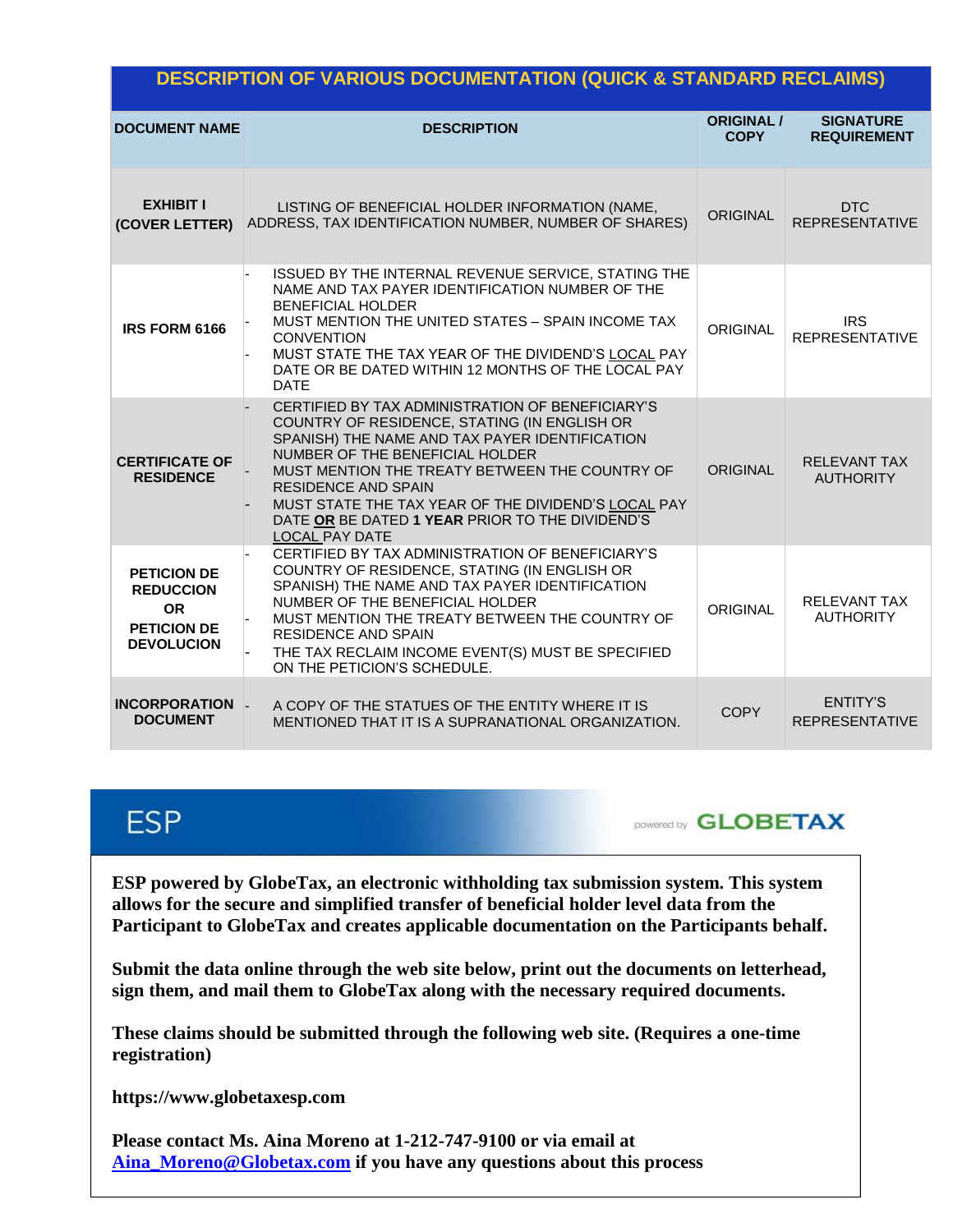| <b>CONTACT DETAILS</b>     |                             |  |  |
|----------------------------|-----------------------------|--|--|
| PRIMARY CONTACT            | <b>AINA MORENO</b>          |  |  |
| <b>INTERNATIONAL PHONE</b> | 1-212-747-9100              |  |  |
| INTERNATIONAL FAX          | 1-212-747-0029              |  |  |
| EMAIL ADDRESS              | AINA MORENO@GLOBETAX.COM    |  |  |
| <b>COMPANY</b>             | <b>GLOBE TAX</b>            |  |  |
| STREET ADDRESS             | 90 BROAD STREET, 16TH FLOOR |  |  |
| CITY/STATE/ZIP             | NEW YORK, NY 10004          |  |  |
| ADDITIONAL CONTACTS        | <b>GREGG LEWIS</b>          |  |  |

| <b>FREQUENTLY ASKED QUESTIONS (FAQs)</b>                                                                                     |                                                                                                                                                                                                                                                                                                                                                                                                                                                                                                                                                                                     |  |  |
|------------------------------------------------------------------------------------------------------------------------------|-------------------------------------------------------------------------------------------------------------------------------------------------------------------------------------------------------------------------------------------------------------------------------------------------------------------------------------------------------------------------------------------------------------------------------------------------------------------------------------------------------------------------------------------------------------------------------------|--|--|
| <b>QUICK REFUND QUESTIONS</b>                                                                                                |                                                                                                                                                                                                                                                                                                                                                                                                                                                                                                                                                                                     |  |  |
| <b>QUESTION</b>                                                                                                              | <b>ANSWER</b>                                                                                                                                                                                                                                                                                                                                                                                                                                                                                                                                                                       |  |  |
| IS THE QUICK REFUND PROCESS FREE OF CHARGE?                                                                                  | NO. THIS TAX QUICK REFUND ASSISTANCE SERVICE IS WHOLLY<br>VOLUNTARY AND DISCRETIONARY AND OUTSIDE THE TERMS<br>AND CONDITIONS OF ANY APPLICABLE DEPOSIT AGREEMENT.<br>FEES WILL BE CHARGED FOR THIS SERVICE OF UP TO \$0.0075<br>PER DEPOSITARY SHARE WITH NO MINIMUM, AND ANY OTHER<br>CHARGES, FEES OR EXPENSES PAYABLE BY OR DUE TO BNY<br>MELLON, CITIBANK, DEUTSCHE BANK, J.P. MORGAN OR ITS<br>AGENTS, INCLUDING THE CUSTODIAN OR TO TAX AUTHORITIES<br>OR REGULATORS. FEES PAID TO BNY MELLON, CITIBANK,<br>DEUTSCHE BANK, AND J.P. MORGAN MAY BE SHARED WITH ITS<br>AGENTS. |  |  |
| WHAT ARE THE MINIMUM AMOUNT OF SHARES NECESSARY<br>IN ORDER TO BE ELIGIBLE FOR RECLAIM?                                      | APPROXIMATELY 4,745 SHARES FOR QUICK REFUNDS.                                                                                                                                                                                                                                                                                                                                                                                                                                                                                                                                       |  |  |
| HOW LONG DOES IT TAKE TO RECEIVE PAYMENT ON QUICK APPROXIMATELY 10-12 WEEKS FROM THE QUICK REFUND<br><b>REFUND RECLAIMS?</b> | <b>DEADLINE</b>                                                                                                                                                                                                                                                                                                                                                                                                                                                                                                                                                                     |  |  |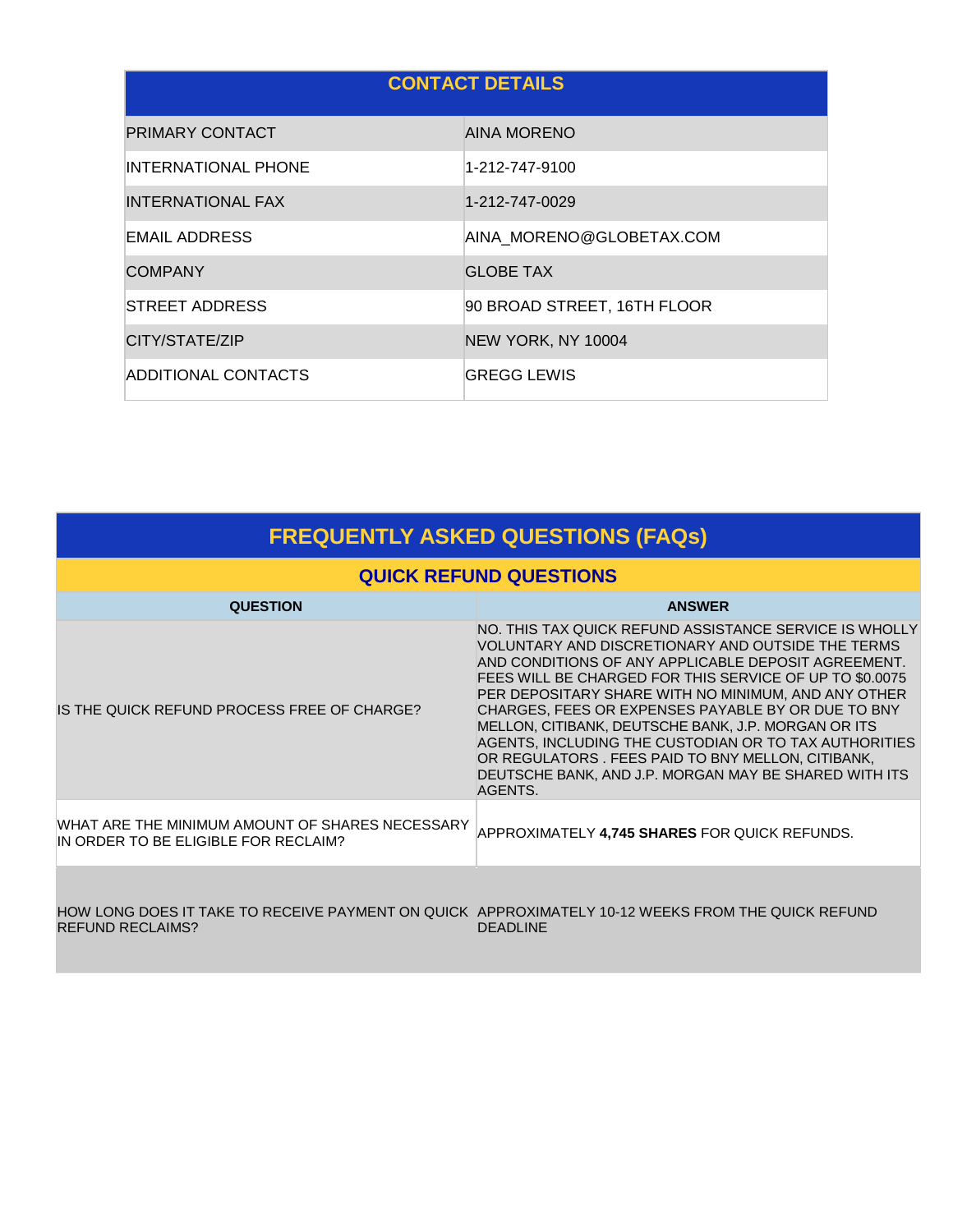| <b>FREQUENTLY ASKED QUESTIONS (FAQs)</b>                                                          |                                                                                                                                                                                                                                                                                                       |  |  |
|---------------------------------------------------------------------------------------------------|-------------------------------------------------------------------------------------------------------------------------------------------------------------------------------------------------------------------------------------------------------------------------------------------------------|--|--|
| <b>GENERAL QUESTIONS</b>                                                                          |                                                                                                                                                                                                                                                                                                       |  |  |
| <b>QUESTION</b>                                                                                   | <b>ANSWER</b>                                                                                                                                                                                                                                                                                         |  |  |
| WHAT ARE THE MINIMUM AMOUNT OF SHARES<br>NECESSARY IN ORDER TO BE ELIGIBLE FOR<br><b>RECLAIM?</b> | APPROXIMATELY 4,745 SHARES FOR LONG FORM RECLAIMS                                                                                                                                                                                                                                                     |  |  |
| HOW LONG DOES IT TAKE TO RECEIVE PAYMENT ON<br>STANDARD LONG-FORM RECLAIMS?                       | <b>APPROXIMATELY 1-3 YEARS</b>                                                                                                                                                                                                                                                                        |  |  |
| <b>DO I NEED TO PHYSICALLY SEND ANY DOCUMENTS</b><br>TO BNY MELLON / GLOBETAX                     | YES, ALONG WITH THE ELECTRONIC SUBMISSION WE NEED ALL<br>REQUIRED DOCUMENTATION IN HARDCOPY FORM.                                                                                                                                                                                                     |  |  |
| WHAT IS THE DIFFERENCE BETWEEN THE PETICION<br>DE REDUCCION AND THE PETICION DE<br>DEVOLUCION?    | THE FORMS ARE SIMILAR AND BOTH CERTIFY THAT THE FINAL<br>BENEFICIAL HOLDER IS RESIDENT IN THE RELEVANT COUNTRY.<br>BOTH DOCUMENTS CAN BE USED TO PROCESS THE RECLAIM IN<br>FRONT OF THE ISSUER OR SPANISH TAX AUTHORITY. BOTH<br>FORMS ARE ACCEPTED TO PROCESS BOTH QUICK AND<br>STANDARD PROCEDURES. |  |  |
| HOW LONG DO I HAVE TO RECLAIM ON THIS<br>DIVIDEND?                                                | 4 YEARS FROM THE DIVIDEND'S LOCAL PAY DATE. CLAIMS<br>RECEIVED AFTER THE LONG FORM DEADLINE WILL BE FILED ON<br>A BEST EFFORT.                                                                                                                                                                        |  |  |
| WILL GLOBETAX ACCEPT CLAIMS FILED DIRECTLY<br>TO THEM BY BENEFICIAL HOLDERS?                      | GLOBETAX ONLY ACCEPTS CLAIMS FILED BY THE DTC<br>PARTICIPANT WHO WAS HOLDING THE SECURITIES THROUGHT<br>DTC AND ONLY TO THE EXTENT THAT DTC HAS REPORTED<br>THESE HOLDINGS TO US AS VALID.                                                                                                            |  |  |

### *Warning and Disclaimer:*

**BNY Mellon, Citibank, Deutsche Bank, and J.P. Morgan will not be responsible for the truth or accuracy of any submissions received by it and, by following the procedures set forth herein or otherwise submitting any information, all submitting holders of DRs, and their agents, shall be agreeing to indemnify and hold harmless BNY Mellon, Citibank, Deutsche Bank, and J.P. Morgan and its agents for any and all losses, liabilities, fees and expenses (including reasonable fees and expenses of counsel) incurred by any of them in connection therewith or arising there from. BNY Mellon, Citibank, Deutsche Bank, and J.P. Morgan and its agents will be relying upon the truth and accuracy of any and all submissions received by them in connection with the tax relief process and shall hold submitting holders of DRs and their agents, liable and responsible for any losses incurred in connection therewith or arising there from. There is no guarantee that the applicable tax authorities or the applicable issuer will accept submissions for relief. Neither BNY Mellon, Citibank, Deutsche Bank, and J.P. Morgan nor its agents shall be responsible or liable to any holders of DRs in connection with any matters related to, arising from, or in connection with the tax relief process described herein.**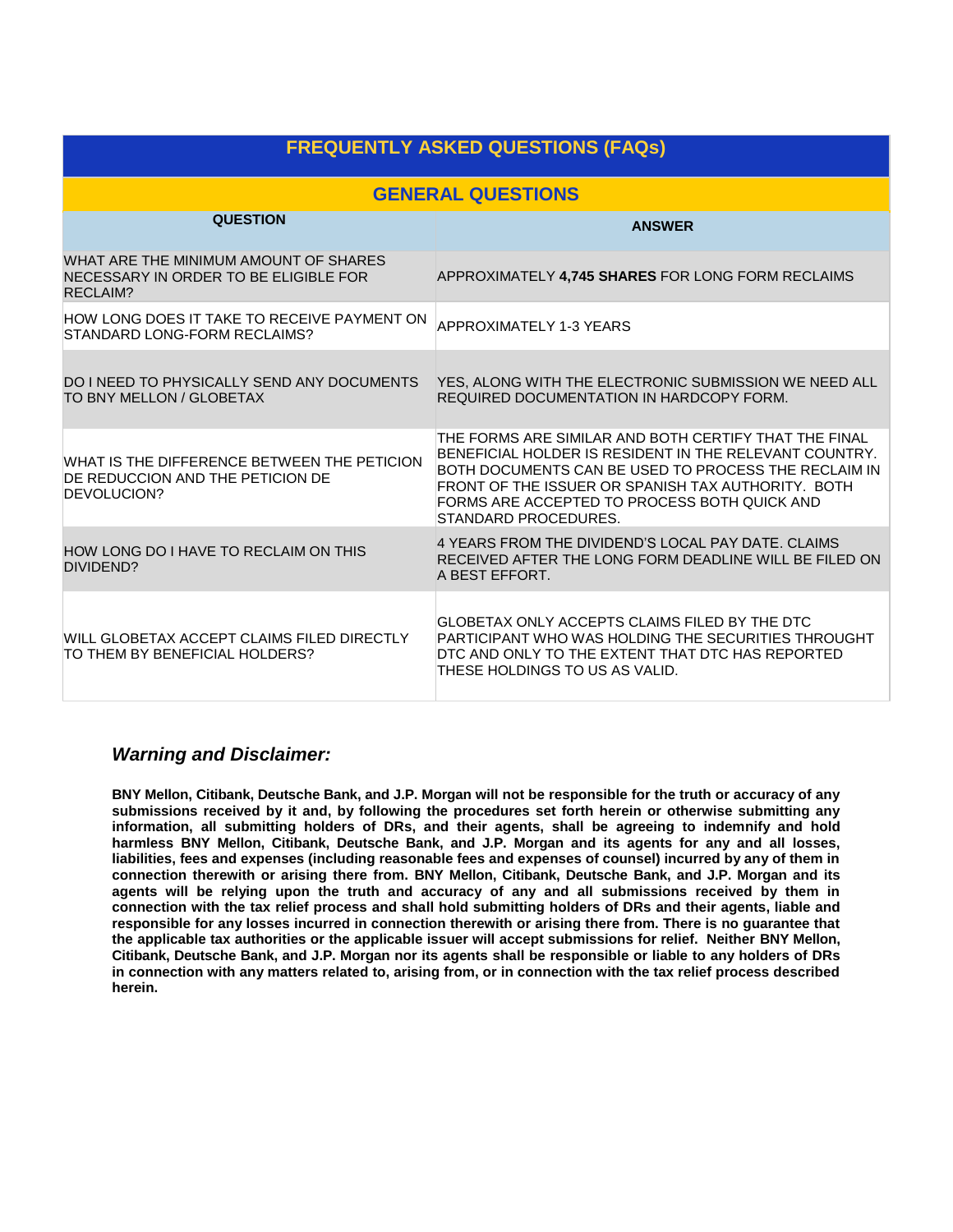#### **EXHIBIT II- THE LIST OF THE TAX-EXEMPT ENTITIES**

African Development Bank Asian Development Bank European Bank for Reconstruction and Development European Central Bank European Investment Bank European Monetary Institute European Patent Organization European Space Agency European Union Inter-American Development Bank International Atomic Energy Agency International Bank of Reconstruction and Development (IBRD) International Civil Aviation Organisation International Development Association International Financial Corporation International Fund for Agricultural Development International Labour Organisation (ILO) International Maritime Organisation International Monetary Fund (IMF) International Oil Council International Telecommunications Union North Atlantic Treaty Organization (NATO) Spanish Red Cross United Nations Children's Fund (UNICEF) United Nations (UN) United Nations Refugee Agency United Nations Education, Science and Culture Organisation (UNESCO) United Nations Food and Agricultural Organisation United Nations World Food Program Universal Postal Union World Health Organisation (WHO) World Intellectual Property Organisation (WIPO) World Tourism Organisation (WTO) World Trade Organisation World Weather Organisation

**[DATE]**

Globetax